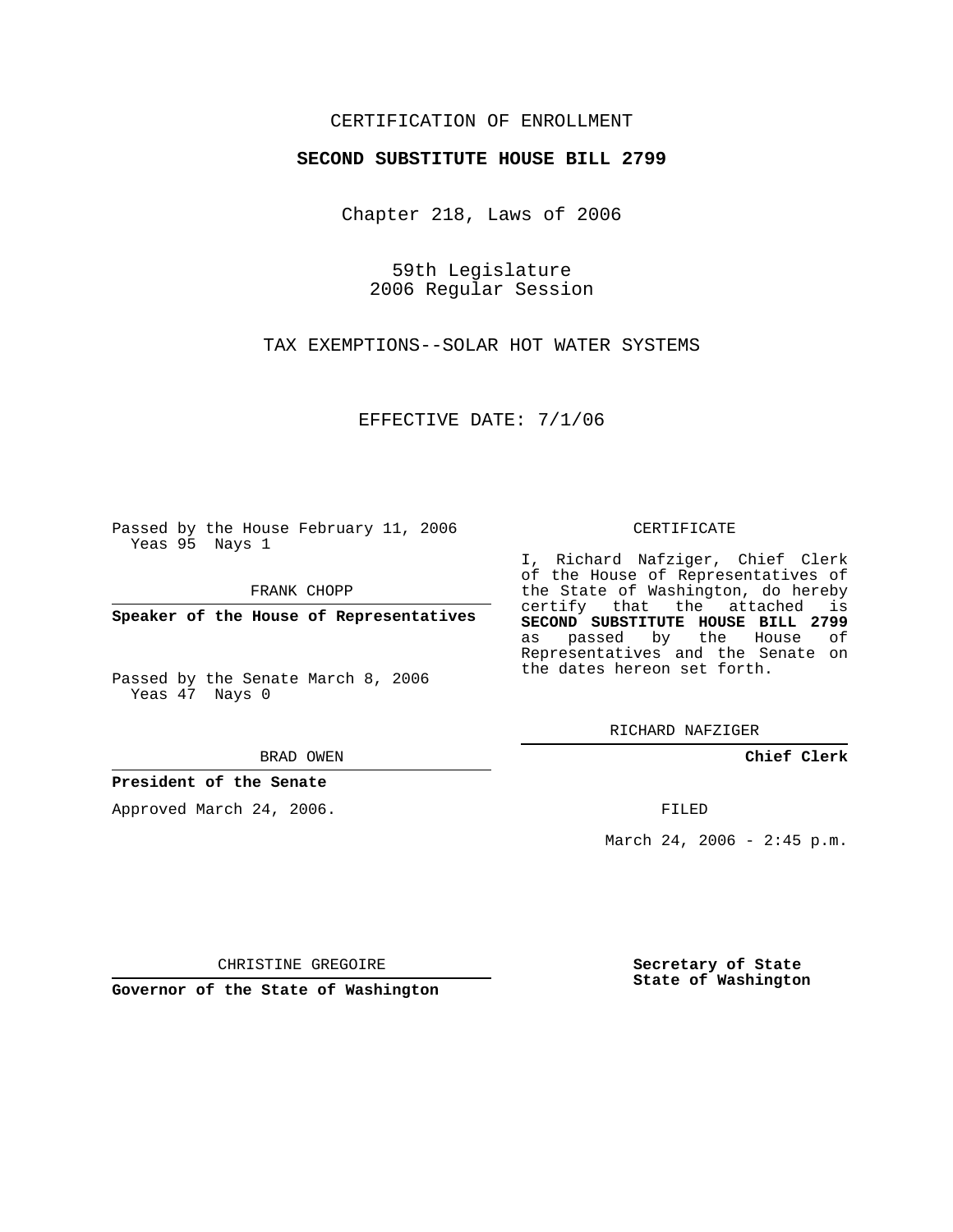# **SECOND SUBSTITUTE HOUSE BILL 2799** \_\_\_\_\_\_\_\_\_\_\_\_\_\_\_\_\_\_\_\_\_\_\_\_\_\_\_\_\_\_\_\_\_\_\_\_\_\_\_\_\_\_\_\_\_

\_\_\_\_\_\_\_\_\_\_\_\_\_\_\_\_\_\_\_\_\_\_\_\_\_\_\_\_\_\_\_\_\_\_\_\_\_\_\_\_\_\_\_\_\_

Passed Legislature - 2006 Regular Session

## **State of Washington 59th Legislature 2006 Regular Session**

**By** House Committee on Finance (originally sponsored by Representatives Chase, Morris, Crouse, Eickmeyer, Clibborn, P. Sullivan, Hunt, McCoy, Miloscia, Grant, Sells, Williams, McCune, Moeller, Conway, Upthegrove, Morrell, Simpson, Kilmer, Kagi, Hudgins, Dunn and Darneille)

READ FIRST TIME 02/07/06.

 AN ACT Relating to providing tax exemptions for solar hot water systems; adding a new section to chapter 82.08 RCW; adding a new section to chapter 82.12 RCW; providing an effective date; and providing an expiration date.

BE IT ENACTED BY THE LEGISLATURE OF THE STATE OF WASHINGTON:

 NEW SECTION. **Sec. 1.** A new section is added to chapter 82.08 RCW to read as follows:

 (1) The tax levied by RCW 82.08.020 shall not apply to sales of OG- 300 rated solar water heating systems, OG-100 rated solar water heating collectors, solar heat exchangers, or differential solar controllers, including repair and replacement parts for such equipment, or to sales of or charges made for labor and services rendered in respect to installing, repairing, cleaning, altering, or improving such equipment. (2) A person taking the exemption under this section must keep records necessary for the department to verify eligibility under this section. This exemption is available only when the buyer provides the seller with an exemption certificate in a form and manner prescribed by the department. The seller shall retain a copy of the certificate for the seller's files.